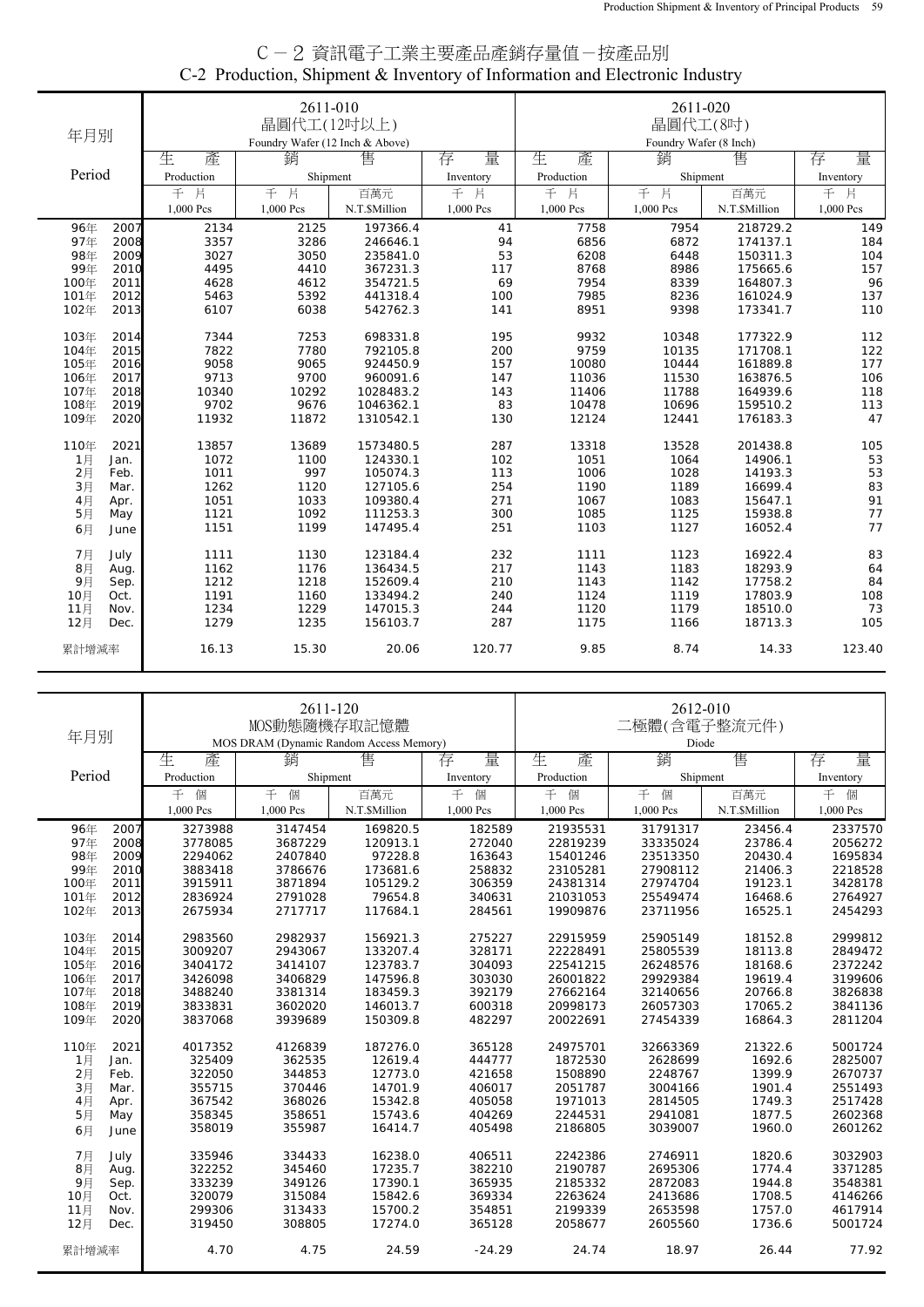|       |            | 2613-010   |               |           |            | 2630-010                   |               |           |  |
|-------|------------|------------|---------------|-----------|------------|----------------------------|---------------|-----------|--|
|       |            | 構裝IC       |               |           | 銅箔基板       |                            |               |           |  |
|       |            | IC Package |               |           |            | Copper-Clad laminate (CCL) |               |           |  |
| 年月別   | 生<br>產     | 銷          | 售             | 量<br>存    | 生<br>產     | 銷                          | 售             | 量<br>存    |  |
|       | Production | Shipment   |               | Inventory | Production | Shipment                   |               | Inventory |  |
|       | 千<br>個     | 千<br>個     | 百萬元           | 千<br>個    | 平方呎        | 平方呎                        | 百萬元           | 平方呎       |  |
|       | 1,000 Pcs  | 1,000 Pcs  | N.T.\$Million | 1,000 Pcs | Sq. Ft.    | Sq. Ft.                    | N.T.\$Million | Sq. Ft.   |  |
| 96年   | 31664832   | 31230934   | 305646.5      | 248944    | 586678831  | 579178832                  | 48608.2       | 46967526  |  |
| 97年   | 32982725   | 32607257   | 288767.7      | 201704    | 532949596  | 519230251                  | 40342.0       | 53204377  |  |
| 98年   | 34784004   | 34567873   | 265525.3      | 307507    | 461794486  | 453284669                  | 31926.3       | 44850445  |  |
| 99年   | 47453569   | 47569529   | 316630.5      | 315117    | 602534830  | 574369542                  | 41372.7       | 44329739  |  |
| 100年  | 48949008   | 49453755   | 290159.1      | 344836    | 537613349  | 535327217                  | 35210.7       | 35286092  |  |
| 101年  | 54583491   | 54775923   | 291238.2      | 427904    | 555231180  | 537734402                  | 31612.9       | 44502032  |  |
| 102年  | 60486469   | 60242097   | 302493.9      | 447413    | 444641064  | 446435755                  | 34781.0       | 39563644  |  |
| 103年  | 68307755   | 68193998   | 346682.6      | 471232    | 455749493  | 451381204                  | 36374.2       | 36490355  |  |
| 104年  | 69224518   | 69120255   | 345076.3      | 474638    | 421889296  | 418702402                  | 34995.3       | 33360623  |  |
| 105年  | 72252278   | 72057784   | 343253.7      | 569471    | 472349975  | 466410682                  | 38356.2       | 26557739  |  |
| 106年  | 80166047   | 79964041   | 345871.4      | 643255    | 588101857  | 562643510                  | 45569.4       | 31601878  |  |
| 107年  | 80560960   | 80337890   | 357517.0      | 732215    | 532933925  | 518951989                  | 44533.3       | 29202271  |  |
| 108年  | 77844780   | 77883770   | 375996.3      | 758407    | 451658664  | 440084325                  | 43553.2       | 29244975  |  |
| 109年  | 86222340   | 86622907   | 388252.2      | 750811    | 444768767  | 437791726                  | 43186.6       | 27363153  |  |
| 110年  | 103343237  | 103698674  | 461113.3      | 837053    | 500588530  | 495625653                  | 52630.3       | 30176954  |  |
| 1月    | 8384793    | 8481804    | 35639.2       | 689347    | 40967413   | 42267714                   | 4384.9        | 25236418  |  |
| 2月    | 7458634    | 7508435    | 31784.8       | 691554    | 36825438   | 35438678                   | 3456.6        | 25658663  |  |
| 3月    | 8492762    | 8532760    | 36372.0       | 688782    | 49084347   | 47721628                   | 4779.9        | 26252159  |  |
| 4月    | 8191069    | 8215455    | 37007.2       | 703348    | 41867326   | 40427545                   | 4324.9        | 26917982  |  |
| 5月    | 8520044    | 8551241    | 36419.5       | 695712    | 40737241   | 42630520                   | 4599.6        | 25761059  |  |
| 6月    | 8618096    | 8561074    | 38010.2       | 765794    | 44923025   | 45537931                   | 4871.1        | 25581918  |  |
| 7月    | 8989537    | 8950900    | 40425.0       | 840653    | 45492065   | 46399620                   | 4805.2        | 26438214  |  |
| 8月    | 9243225    | 9264066    | 41077.9       | 855689    | 47224882   | 45301295                   | 4797.1        | 28525014  |  |
| 9月    | 8975405    | 9051478    | 40395.1       | 813681    | 42418774   | 42780278                   | 4605.5        | 28740065  |  |
| 10月   | 9174804    | 9135767    | 41898.6       | 888628    | 39441326   | 35808667                   | 3943.6        | 31734157  |  |
| 11月   | 8911137    | 8986994    | 41219.6       | 858362    | 36856510   | 34890250                   | 3840.8        | 32525892  |  |
| 12月   | 8383731    | 8458700    | 40864.3       | 837053    | 34750183   | 36421527                   | 4220.9        | 30176954  |  |
| 累計增減率 | 19.86      | 19.71      | 18.77         | 11.49     | 12.55      | 13.21                      | 21.87         | 10.28     |  |

|  |  | C-2 資訊電子工業主要產品產銷存量值-按產品別(續1) |  |  |
|--|--|------------------------------|--|--|
|--|--|------------------------------|--|--|

|       |            | 2630-040<br>印刷電路板<br>Printed Circuit Board |               |           | 2630-110<br>IC載板<br>IC Substrate |           |               |           |
|-------|------------|--------------------------------------------|---------------|-----------|----------------------------------|-----------|---------------|-----------|
| 年月別   | 生.<br>產    | 銷                                          | 售             | 量<br>存    | 生<br>產                           | 銷         | 售             | 量<br>存    |
|       | Production | Shipment                                   |               | Inventory | Production                       | Shipment  |               | Inventory |
|       | 平方呎        | 平方呎                                        | 百萬元           | 平方呎       | 千<br>片                           | 千<br>片    | 百萬元           | 千片        |
|       | Sq. Ft.    | Sq. Ft.                                    | N.T.\$Million | Sq. Ft.   | 1,000 Pcs                        | 1,000 Pcs | N.T.\$Million | 1,000 Pcs |
| 96年   | 622179999  | 795179693                                  | 193059.2      | 23027194  | 9488503                          | 9200015   | 74634.2       | 482437    |
| 97年   | 623584891  | 887818155                                  | 194927.9      | 33800103  | 8925488                          | 8882620   | 71496.3       | 360021    |
| 98年   | 611638722  | 824624798                                  | 152165.4      | 29356676  | 8761148                          | 8564208   | 61765.9       | 381182    |
| 99年   | 789779155  | 994232937                                  | 189281.9      | 26520317  | 12223855                         | 11965003  | 78094.7       | 528078    |
| 100年  | 773741058  | 1076991213                                 | 203267.6      | 32143405  | 12942209                         | 13596121  | 79928.7       | 580139    |
| 101年  | 878629596  | 1306875372                                 | 208107.7      | 43843699  | 12850298                         | 13383875  | 72815.0       | 498149    |
| 102年  | 730411504  | 1128472598                                 | 192413.0      | 32854781  | 13107796                         | 13467093  | 70680.0       | 477862    |
| 103年  | 721206918  | 1306110159                                 | 219180.4      | 23340727  | 14610986                         | 14839234  | 71726.8       | 613799    |
| 104年  | 681511786  | 1217074763                                 | 217851.8      | 24144921  | 12792281                         | 13133212  | 65556.2       | 561314    |
| 105年  | 594852827  | 981089076                                  | 189033.7      | 14037023  | 14928569                         | 14887729  | 68283.5       | 701448    |
| 106年  | 731336532  | 1062887561                                 | 204325.8      | 13748271  | 15854658                         | 15932174  | 64881.4       | 777110    |
| 107年  | 701715885  | 977344921                                  | 198769.4      | 19697468  | 18031021                         | 17572905  | 71232.7       | 1023517   |
| 108年  | 631171045  | 657378103                                  | 165142.2      | 15955316  | 17778220                         | 17725057  | 77311.4       | 725485    |
| 109年  | 689265959  | 718338389                                  | 168095.2      | 19545358  | 20171213                         | 19861152  | 94663.0       | 638186    |
| 110年  | 683726860  | 708612081                                  | 175178.8      | 21352005  | 22031483                         | 21594506  | 124590.5      | 805586    |
| 1月    | 64934857   | 67113460                                   | 14908.3       | 18545961  | 1868861                          | 1814707   | 8346.4        | 662856    |
| 2月    | 48105864   | 50448753                                   | 11494.7       | 18160653  | 1817736                          | 1648603   | 7239.1        | 814381    |
| 3月    | 52073417   | 54926486                                   | 13921.8       | 18802421  | 1725937                          | 1818610   | 8984.8        | 698321    |
| 4月    | 45772037   | 48091958                                   | 13680.7       | 19248110  | 1836940                          | 1787259   | 9368.0        | 702837    |
| 5月    | 51565395   | 52583923                                   | 13501.8       | 20597526  | 1758526                          | 1775308   | 9787.4        | 669276    |
| 6月    | 58694229   | 61006079                                   | 12917.8       | 20868313  | 1881947                          | 1768876   | 10384.0       | 756142    |
| 7月    | 61693540   | 64741214                                   | 14188.3       | 20795862  | 1843340                          | 1905528   | 11164.6       | 663903    |
| 8月    | 65846909   | 66420029                                   | 14777.9       | 22536845  | 1858282                          | 1875324   | 11515.8       | 625369    |
| 9月    | 69788685   | 72858851                                   | 15458.4       | 21431088  | 1903938                          | 1877471   | 11264.5       | 644911    |
| 10月   | 59539754   | 60225365                                   | 15883.7       | 22614599  | 1905744                          | 1818725   | 11962.6       | 715986    |
| 11月   | 46701811   | 49964326                                   | 17362.0       | 21104369  | 1945670                          | 1839879   | 12213.8       | 802915    |
| 12月   | 59010362   | 60231637                                   | 17083.4       | 21352005  | 1684562                          | 1664216   | 12359.5       | 805586    |
| 累計增減率 | $-0.80$    | $-1.35$                                    | 4.21          | 9.24      | 9.22                             | 8.73      | 31.61         | 26.23     |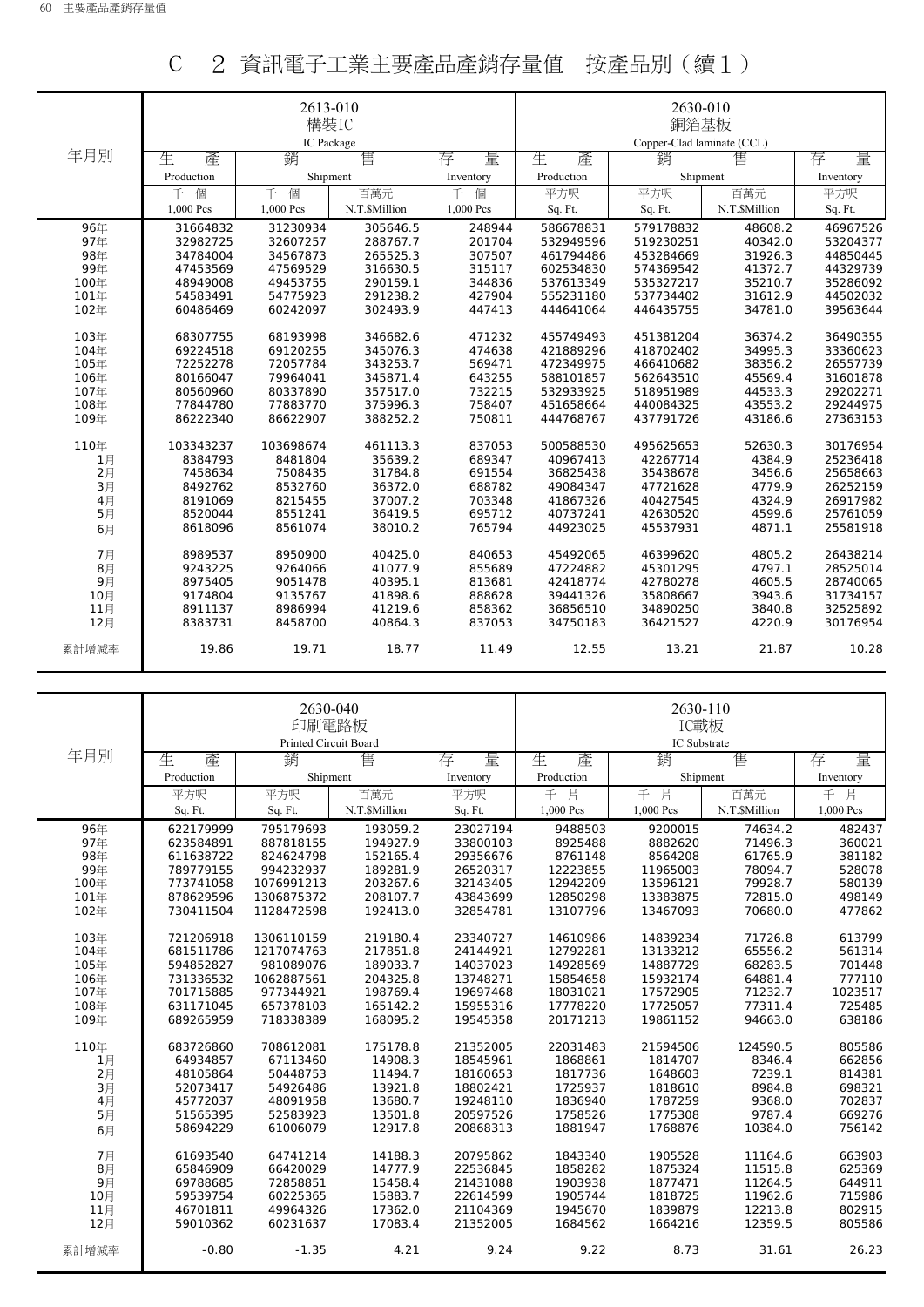|            | 2641-020                                                    |               |            |                                                            |            |               |            |               |
|------------|-------------------------------------------------------------|---------------|------------|------------------------------------------------------------|------------|---------------|------------|---------------|
|            | TFT-LCD面板(10吋及以上)                                           |               |            |                                                            |            |               |            |               |
|            | Thin Film Transistor-Liquid Crystal Device (10 Inch & Over) |               |            | Thin Film Transistor-Liquid Crystal Device (Below 10 Inch) |            |               |            |               |
| 生<br>產     | 銷                                                           | 售             | 量<br>存     | 生<br>產                                                     | 量<br>存     | Period        |            |               |
| Production |                                                             |               |            |                                                            | 銷          | 售             |            |               |
|            | Shipment                                                    |               | Inventory  | Production                                                 | Shipment   |               | Inventory  |               |
| 組<br>千     | 千<br>組                                                      | 百萬元           | 千<br>組     | 千<br>組                                                     | 千<br>組     | 百萬元           | 千<br>組     |               |
| 1,000 Sets | 1,000 Sets                                                  | N.T.\$Million | 1,000 Sets | 1,000 Sets                                                 | 1,000 Sets | N.T.\$Million | 1,000 Sets |               |
| 148133     | 146999                                                      | 755007.8      | 2930       | 394107                                                     | 393331     | 86975.7       | 6723       | 2007          |
| 152441     | 148945                                                      | 631634.1      | 4177       | 382782                                                     | 364806     | 95756.0       | 19070      | 2008          |
| 171611     | 171386                                                      | 504505.7      | 3855       | 639675                                                     | 622983     | 88243.4       | 20402      | 2009          |
| 229122     | 214571                                                      | 589810.3      | 5253       | 1137151                                                    | 1082821    | 123919.1      | 31445      | 2010          |
| 267821     | 230802                                                      | 497704.9      | 5484       | 1345681                                                    | 1387932    | 150276.4      | 32174      | 2011          |
| 301497     | 241355                                                      | 537706.9      | 5172       | 1480236                                                    | 1497531    | 145041.2      | 32688      | 2012          |
| 270989     | 216711                                                      | 536209.6      | 6648       | 1457680                                                    | 1438818    | 173812.1      | 25960      | 2013          |
|            |                                                             |               |            |                                                            |            |               |            |               |
| 284057     | 222355                                                      | 524948.1      | 6582       | 1131012                                                    | 1124743    | 169463.8      | 19534      | 2014          |
| 240327     | 182626                                                      | 431675.2      | 6936       | 933595                                                     | 920162     | 138873.2      | 9812       | 2015          |
| 217475     | 166784                                                      | 346539.0      | 3813       | 883739                                                     | 867881     | 109238.7      | 8484       | 2016          |
| 258382     | 200897                                                      | 402152.2      | 6218       | 1024267                                                    | 1007762    | 131382.0      | 13179      | 2017          |
| 277467     | 218775                                                      | 374387.7      | 5421       | 1039199                                                    | 1023017    | 112157.0      | 15615      | 2018          |
| 253811     | 199484                                                      | 304097.4      | 5222       | 735072                                                     | 722179     | 91448.5       | 9742       | 2019          |
| 277357     | 221565                                                      | 327880.3      | 4369       | 775714                                                     | 769175     | 81936.7       | 10622      | 2020          |
|            |                                                             |               |            |                                                            |            |               |            |               |
| 316252     | 252290                                                      | 464009.9      | 6157       | 747526                                                     | 738423     | 74388.2       | 14722      | 2021          |
| 25429      | 20917                                                       | 34226.2       | 4281       | 49825                                                      | 47406      | 6706.2        | 12706      | Jan.          |
| 23705      | 19023                                                       | 32130.7       | 4467       | 60992                                                      | 58367      | 5805.9        | 15124      | Feb.          |
| 29177      | 23708                                                       | 40408.4       | 4167       | 57023                                                      | 59726      | 6336.3        | 11877      | Mar.          |
| 26397      | 21301                                                       | 41593.9       | 5195       | 64008                                                      | 64718      | 6879.7        | 10728      | Apr.          |
| 26326      | 21388                                                       | 41165.8       | 5072       | 63332                                                      | 61821      | 6262.6        | 11749      | May           |
| 26597      | 21700                                                       | 42564.5       | 4431       | 64741                                                      | 63293      | 6574.1        | 12960      | June          |
|            |                                                             |               |            |                                                            |            |               |            |               |
| 26728      | 20968                                                       | 43250.8       | 4652       | 76643                                                      | 76850      | 6978.9        | 12352      | July          |
| 26332      | 20937                                                       | 40988.2       | 4891       | 77936                                                      | 75530      | 6252.8        | 14544      | Aug.          |
| 27257      | 21355                                                       | 39645.4       | 5235       | 63643                                                      | 64012      | 6130.5        | 13770      | Sep.          |
| 25557      | 19303                                                       | 35877.4       | 5705       | 53808                                                      | 52372      | 5150.1        | 14665      | Oct.          |
| 27152      | 20897                                                       | 36813.0       | 5993       | 56694                                                      | 52477      | 5562.2        | 18287      | Nov.          |
| 25595      | 20793                                                       | 35345.5       | 6157       | 58881                                                      | 61851      | 5749.0        | 14722      | Dec.          |
| 14.02      | 13.87                                                       | 41.52         | 40.92      | $-3.63$                                                    | $-4.00$    | $-9.21$       | 38.60      | $+$ -% Change |
|            |                                                             |               |            |                                                            |            |               |            |               |

## C-2 Production, Shipment & Inventory of Information and Electronic Industry(Cont. 1)

|            |           | 2641-110<br>2641-120<br>彩色濾光片<br>LCD用玻璃基板<br>Color Filter<br>Glass Substrate (for LCD) |           |            |          |               |           |            |
|------------|-----------|----------------------------------------------------------------------------------------|-----------|------------|----------|---------------|-----------|------------|
| 生<br>產     | 銷         | 售                                                                                      | 量<br>存    | 生<br>產     | 銷        | 售             | 量<br>存    | Period     |
| Production | Shipment  |                                                                                        | Inventory | Production | Shipment |               | Inventory |            |
| 片          | 片         | 百萬元                                                                                    | 片         | 片          | 片        | 百萬元           | 片         |            |
| Pce        | Pce       | N.T.\$Million                                                                          | Pce       | Pce        | Pce      | N.T.\$Million | Pce       |            |
| 296170374  | 211812624 | 26739.4                                                                                | 7511572   | 54149435   | 54359769 | 111233.3      | 1011381   | 2007       |
| 328026620  | 229617132 | 21278.3                                                                                | 10041420  | 53604760   | 53576974 | 114401.5      | 1170286   | 2008       |
| 343669231  | 199615732 | 16839.8                                                                                | 8634376   | 61306812   | 62797121 | 140886.3      | 526686    | 2009       |
| 500848490  | 143387987 | 18452.5                                                                                | 6352583   | 79841713   | 79986944 | 167957.8      | 1565680   | 2010       |
| 617233077  | 65950247  | 12989.4                                                                                | 7911278   | 82911502   | 85213651 | 162465.5      | 1774667   | 2011       |
| 571989204  | 35356849  | 10972.3                                                                                | 11157793  | 91114950   | 94218612 | 150492.8      | 1765992   | 2012       |
| 526585057  | 29647156  | 9172.2                                                                                 | 6369480   | 90928295   | 92400277 | 105475.5      | 2313546   | 2013       |
| 554924301  | 30788917  | 8538.9                                                                                 | 12863150  | 92208690   | 93731449 | 83448.8       | 1977526   | 2014       |
| 513137774  | 27457112  | 7576.9                                                                                 | 10178873  | 87723984   | 87522028 | 68482.4       | 2256531   | 2015       |
| 558495119  | 13666926  | 6155.3                                                                                 | 13108593  | 88599183   | 88718978 | 72726.3       | 2514216   | 2016       |
| 727586795  | 518304    | 551.3                                                                                  | 10949768  | 93110145   | 93964139 | 64345.5       | 2557142   | 2017       |
| 773476103  | 312503    | 376.6                                                                                  | 10665041  | 91263859   | 93761894 | 59087.8       | 2827023   | 2018       |
| 650163335  | 296886    | 360.5                                                                                  | 8418484   | 84175327   | 88319223 | 55102.4       | 3608096   | 2019       |
| 693492865  | 290710    | 342.2                                                                                  | 6021129   | 84436862   | 88797426 | 53691.3       | 2669537   | 2020       |
| 657980356  | 124663    | 143.3                                                                                  | 8969000   | 85061735   | 89232970 | 52368.0       | 2582867   | 2021       |
| 41846734   | 19913     | 23.7                                                                                   | 6877256   | 7483669    | 7851609  | 4396.0        | 2582074   | Jan.       |
| 60063695   | 18381     | 21.7                                                                                   | 11431121  | 6431535    | 6858461  | 4076.9        | 2429064   | Feb.       |
| 55688465   | 20982     | 24.9                                                                                   | 15760254  | 7452958    | 7731653  | 4406.6        | 2610902   | Mar.       |
| 54151094   | 19935     | 22.9                                                                                   | 11228400  | 6824991    | 7267653  | 4348.7        | 2609817   | Apr.       |
| 60816472   | 25695     | 29.2                                                                                   | 10225392  | 7227222    | 7548906  | 4371.5        | 2678872   | May        |
| 54443402   | 19757     | 20.9                                                                                   | 12050000  | 7211770    | 7603785  | 4443.4        | 2676702   | June       |
| 77450767   |           |                                                                                        | 13983000  | 7132886    | 7670128  | 4511.6        | 2400177   | July       |
| 60389613   |           | ä,                                                                                     | 9163000   | 7254934    | 7726762  | 4837.2        | 2279484   | Aug.       |
| 50892686   |           | ٠                                                                                      | 10974000  | 7159759    | 7387787  | 4456.2        | 2326994   | Sep.       |
| 45890339   |           | ٠                                                                                      | 7766000   | 7243129    | 7557884  | 4401.5        | 2315836   | Oct.       |
| 53293231   |           | ٠                                                                                      | 10330000  | 6886425    | 7140560  | 4140.7        | 2365490   | Nov.       |
| 43053858   |           | ä,                                                                                     | 8969000   | 6752457    | 6887782  | 3977.6        | 2582867   | Dec.       |
| $-5.12$    | $-57.12$  | $-58.13$                                                                               | 48.96     | 0.74       | 0.49     | $-2.46$       | $-3.25$   | +-% Change |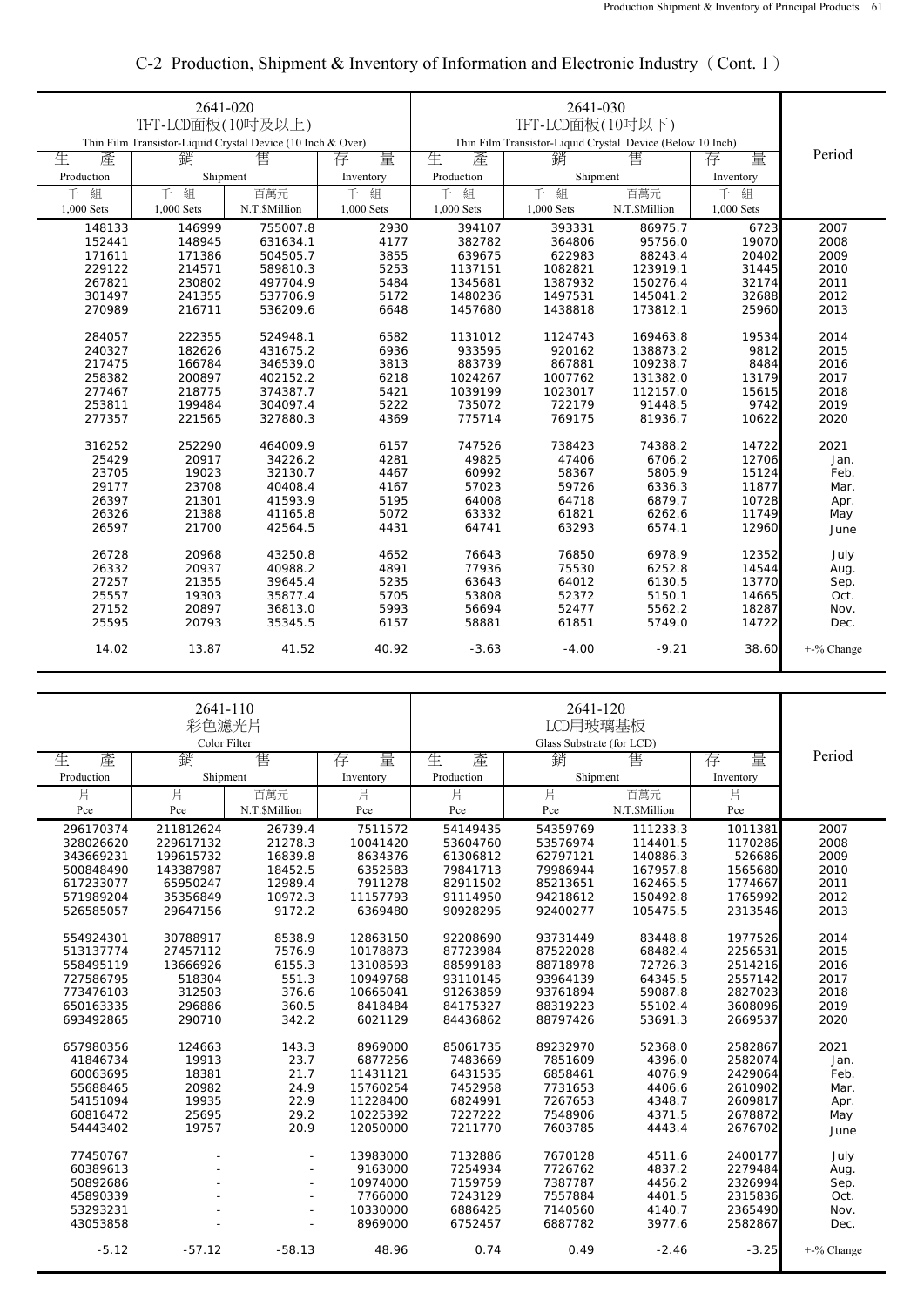|       |            | 2642-010<br>發光二極體晶粒<br>Light Emitting Diode Chip (LED Chip) |               |           | 2642-015<br>發光二極體<br><b>Light Emitting Diode</b> |           |               |           |
|-------|------------|-------------------------------------------------------------|---------------|-----------|--------------------------------------------------|-----------|---------------|-----------|
| 年月別   | 生<br>產     | 銷                                                           | 售             | 量<br>存    | 生<br>產                                           | 銷         | 售             | 量<br>存    |
|       | Production | Shipment                                                    |               | Inventory | Production                                       | Shipment  |               | Inventory |
|       | 千<br>個     | 千個                                                          | 百萬元           | 千<br>個    | 千<br>個                                           | 千<br>個    | 百萬元           | 千<br>個    |
|       | 1,000 Pcs  | 1,000 Pcs                                                   | N.T.\$Million | 1,000 Pcs | 1,000 Pcs                                        | 1,000 Pcs | N.T.\$Million | 1,000 Pcs |
| 96年   | 234993630  | 175357702                                                   | 36004.5       | 31667018  | 15867631                                         | 16517768  | 23039.2       | 1736826   |
| 97年   | 244645210  | 167886815                                                   | 33284.4       | 40132586  | 18459907                                         | 18498547  | 24002.6       | 2292970   |
| 98年   | 291182041  | 176508190                                                   | 36383.3       | 31858199  | 19337273                                         | 20430858  | 24777.9       | 1631752   |
| 99年   | 460445626  | 243642708                                                   | 55528.1       | 32738736  | 30713647                                         | 29871739  | 43110.6       | 2501198   |
| 100年  | 515723686  | 253383055                                                   | 53413.9       | 44102501  | 35182182                                         | 32328591  | 46370.4       | 3184827   |
| 101年  | 579388662  | 218538253                                                   | 44652.9       | 48940289  | 33759210                                         | 31433951  | 48500.7       | 3501908   |
| 102年  | 622787073  | 240982819                                                   | 42848.9       | 45080748  | 36935300                                         | 35230360  | 53809.2       | 3346760   |
| 103年  | 744289276  | 315754810                                                   | 48819.6       | 57978217  | 42611496                                         | 39310150  | 56998.7       | 3488864   |
| 104年  | 762399014  | 405582276                                                   | 40556.5       | 66184059  | 46430217                                         | 42084853  | 52526.0       | 3598609   |
| 105年  | 773427404  | 426739388                                                   | 36574.8       | 54808598  | 51081009                                         | 47897382  | 49385.6       | 4367877   |
| 106年  | 616929108  | 262755958                                                   | 31763.6       | 59405145  | 52078420                                         | 50607384  | 46864.4       | 4349930   |
| 107年  | 521950557  | 210841885                                                   | 25443.3       | 51581538  | 48128380                                         | 45806608  | 41160.4       | 3977998   |
| 108年  | 430993715  | 179557273                                                   | 19418.7       | 45427140  | 41738515                                         | 38843940  | 30981.7       | 3625234   |
| 109年  | 413888539  | 206164808                                                   | 19242.1       | 45805448  | 40244208                                         | 38817999  | 29631.9       | 3363578   |
| 110年  | 652759232  | 334193106                                                   | 31704.9       | 56299736  | 42092015                                         | 41533218  | 30793.4       | 3520904   |
| 1月    | 49292363   | 20165404                                                    | 2008.7        | 50020694  | 3559031                                          | 3677413   | 2647.8        | 3238182   |
| 2月    | 45814411   | 16654464                                                    | 1758.2        | 57179914  | 3434790                                          | 3104327   | 2310.9        | 3436424   |
| 3月    | 54289752   | 23577018                                                    | 2324.8        | 66336103  | 3836345                                          | 3703970   | 2682.1        | 3584099   |
| 4月    | 47972319   | 27668185                                                    | 2586.9        | 65614019  | 3745972                                          | 3825088   | 2729.1        | 3515143   |
| 5月    | 48356254   | 29058226                                                    | 2785.5        | 60552789  | 3691508                                          | 3734749   | 2771.1        | 3534464   |
| 6月    | 51990527   | 33174630                                                    | 2956.2        | 53470750  | 3426382                                          | 3331503   | 2790.1        | 3614354   |
| 7月    | 63113668   | 29720898                                                    | 2883.2        | 58509895  | 3832035                                          | 3555516   | 2631.0        | 3817564   |
| 8月    | 62762153   | 33847646                                                    | 3112.3        | 57623957  | 3698734                                          | 3884980   | 2715.5        | 3610346   |
| 9月    | 60700269   | 31463620                                                    | 2998.6        | 59368908  | 3469269                                          | 3578619   | 2572.4        | 3480440   |
| 10月   | 59041528   | 29715052                                                    | 2827.0        | 60844637  | 3076376                                          | 3228432   | 2373.2        | 3239477   |
| 11月   | 54326086   | 29477143                                                    | 2783.3        | 59423707  | 3354641                                          | 3102674   | 2434.3        | 3385323   |
| 12月   | 55099902   | 29670820                                                    | 2680.4        | 56299736  | 2966932                                          | 2805947   | 2135.9        | 3520904   |
| 累計增減率 | 57.71      | 62.10                                                       | 64.77         | 22.91     | 4.59                                             | 6.99      | 3.92          | 4.68      |

|  |  | C-2 資訊電子工業主要產品產銷存量值-按產品別(續2) |  |  |
|--|--|------------------------------|--|--|
|--|--|------------------------------|--|--|

|       |            | 2649-950<br>面板用偏光板          |               |           | 2691-010<br>主機板 |                  |               |           |
|-------|------------|-----------------------------|---------------|-----------|-----------------|------------------|---------------|-----------|
| 年月別   |            | Polarizer for panel devices |               |           |                 | MotherBoard<br>銷 |               |           |
|       | 生<br>產     | 銷                           | 售             | 量<br>存    | 生<br>產          |                  | 售             | 量<br>存    |
|       | Production | Shipment                    |               | Inventory | Production      | Shipment         |               | Inventory |
|       | 平方公尺       | 平方公尺                        | 百萬元           | 平方公尺      | 片               | 片                | 百萬元           | 片         |
|       | m          | $\mathsf{m}^2$              | N.T.\$Million | $m^2$     | Pce             | Pce              | N.T.\$Million | Pce       |
| 96年   | 50977606   | 44513566                    | 66255.2       | 4203613   | 16930744        | 12164113         | 30619.3       | 604441    |
| 97年   | 57119777   | 53916390                    | 75023.4       | 3985457   | 10448223        | 12825924         | 33204.1       | 397969    |
| 98年   | 76707739   | 81448379                    | 74966.2       | 4523504   | 8215334         | 9198631          | 26605.6       | 335095    |
| 99年   | 84942587   | 88275595                    | 88919.6       | 3578716   | 8693416         | 9988308          | 27845.8       | 276917    |
| 100年  | 94089385   | 94115226                    | 86176.6       | 3585130   | 11489804        | 9415191          | 26867.3       | 588179    |
| 101年  | 98402993   | 89556051                    | 81387.3       | 5215212   | 10576301        | 10173975         | 26997.2       | 708985    |
| 102年  | 98461900   | 86072818                    | 74991.2       | 4498214   | 9488873         | 11577582         | 28385.6       | 651102    |
| 103年  | 109675759  | 98992330                    | 68697.3       | 5104543   | 6988598         | 8592067          | 29981.5       | 434814    |
| 104年  | 104482057  | 90023815                    | 56771.5       | 4948179   | 6234147         | 7563491          | 28670.9       | 540334    |
| 105年  | 97664572   | 74492828                    | 48749.6       | 5767317   | 5739163         | 7154985          | 31031.5       | 496343    |
| 106年  | 101244348  | 84989029                    | 46618.4       | 5454627   | 5479798         | 6006349          | 25240.3       | 430227    |
| 107年  | 112312590  | 89743856                    | 46466.4       | 7118935   | 5521146         | 5718123          | 24741.1       | 437713    |
| 108年  | 116141696  | 87458556                    | 45726.8       | 5654066   | 7566164         | 7713012          | 42221.3       | 594225    |
| 109年  | 125663001  | 94349827                    | 43107.5       | 4618435   | 12999247        | 12607057         | 49683.0       | 598736    |
|       |            |                             |               |           |                 |                  |               |           |
| 110年  | 136447602  | 99465617                    | 44763.9       | 6781029   | 15254430        | 14390084         | 38376.3       | 896273    |
| 1月    | 11658045   | 8262640                     | 3790.1        | 4991618   | 931614          | 808373           | 3058.4        | 650061    |
| 2月    | 10520809   | 7923151                     | 3488.7        | 4943243   | 851720          | 811733           | 2595.7        | 640934    |
| 3月    | 12365331   | 8762079                     | 3876.4        | 5407124   | 1107157         | 1097309          | 3753.1        | 664613    |
| 4月    | 10485956   | 8745968                     | 3791.9        | 4832875   | 976759          | 845130           | 3027.3        | 781858    |
| 5月    | 11869012   | 8637016                     | 3802.3        | 5025372   | 1170532         | 1238558          | 3135.6        | 634342    |
| 6月    | 11192496   | 8338650                     | 3736.3        | 5681568   | 1113772         | 992308           | 3183.7        | 684691    |
| 7月    | 11220116   | 8171555                     | 3690.6        | 5428457   | 1289156         | 884504           | 2537.7        | 1067014   |
| 8月    | 11705613   | 8782439                     | 3874.8        | 5577797   | 1602444         | 1668923          | 3142.1        | 948681    |
| 9月    | 11674798   | 8664675                     | 3835.5        | 6418824   | 1539048         | 1303123          | 3434.4        | 1134045   |
| 10月   | 10534120   | 8138667                     | 3738.1        | 4642730   | 1100648         | 1273285          | 3207.9        | 903870    |
| 11月   | 11750225   | 7555379                     | 3642.4        | 5957109   | 1771065         | 1734628          | 3521.3        | 899436    |
| 12月   | 11471081   | 7483398                     | 3496.7        | 6781029   | 1800515         | 1732210          | 3779.2        | 896273    |
| 累計增減率 | 8.58       | 5.42                        | 3.84          | 46.83     | 17.35           | 14.14            | $-22.76$      | 49.69     |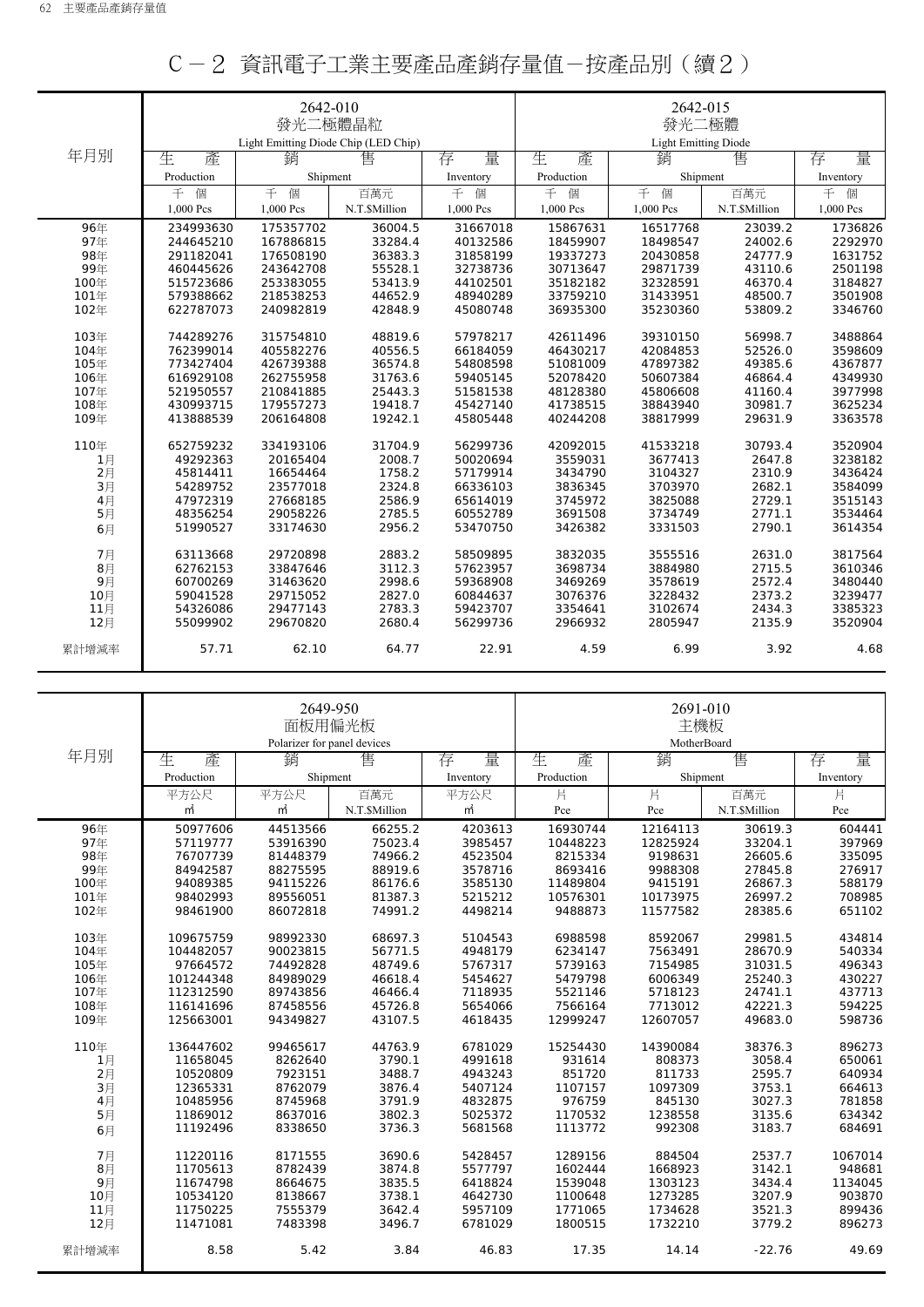|            | 2691-110<br>快閃記憶卡<br>Flash Card |              |           |            |          |               |           |               |
|------------|---------------------------------|--------------|-----------|------------|----------|---------------|-----------|---------------|
| 生<br>產     | 銷                               | 售            | 量<br>存    | 生<br>產     | 銷        | 售             | 量<br>存    | Period        |
| Production | Shipment                        |              | Inventory | Production | Shipment |               | Inventory |               |
| 片          | 片                               | 百萬元          | 片         | 片          | 片        | 百萬元           | 片         |               |
| Pce        | Pce                             | N.T.SMillion | Pce       | Pce        | Pce      | N.T.\$Million | Pce       |               |
| 124749222  | 165194686                       | 41375.4      | 12429127  | 23486483   | 23394053 | 27435.6       | 765290    | 2007          |
| 299097833  | 341631306                       | 42655.5      | 10043002  | 16849567   | 16442678 | 20819.7       | 759195    | 2008          |
| 255044599  | 275247275                       | 48456.5      | 10260162  | 12597808   | 12222102 | 12736.7       | 904440    | 2009          |
| 327662756  | 284997078                       | 40768.6      | 9460401   | 14064835   | 13514598 | 13351.1       | 667790    | 2010          |
| 506665348  | 340040054                       | 35641.9      | 10809907  | 12270755   | 10765197 | 11951.4       | 603201    | 2011          |
| 591358396  | 465359133                       | 36946.2      | 13977243  | 10105390   | 8606066  | 10491.2       | 409812    | 2012          |
| 530044956  | 442906938                       | 36845.9      | 12397234  | 7872987    | 6753219  | 10110.3       | 654659    | 2013          |
| 300604923  | 233744577                       | 37670.9      | 14688475  | 6474091    | 5248912  | 10243.7       | 693495    | 2014          |
| 300864416  | 208753784                       | 36762.2      | 13510326  | 6830736    | 4147362  | 10134.1       | 671753    | 2015          |
| 261705704  | 208509892                       | 36118.2      | 10559044  | 7456993    | 5058500  | 10595.1       | 658857    | 2016          |
| 135963402  | 95614765                        | 30308.4      | 5913931   | 7073474    | 3741102  | 11145.8       | 775657    | 2017          |
| 119519370  | 70547688                        | 25358.4      | 5241619   | 8108310    | 4486080  | 14106.8       | 889480    | 2018          |
| 141148284  | 67235861                        | 21039.9      | 8150718   | 7435087    | 4564456  | 18774.1       | 824650    | 2019          |
| 104647502  | 59918455                        | 19145.1      | 6577346   | 11840844   | 8776684  | 16713.0       | 829007    | 2020          |
| 123258242  | 62784516                        | 23123.2      | 10270183  | 15534937   | 12196841 | 33636.1       | 1129395   | 2021          |
| 13259617   | 7587637                         | 1947.6       | 6167394   | 1344291    | 951019   | 2037.0        | 929428    | Jan.          |
| 8444753    | 3069772                         | 1469.6       | 6509296   | 1189768    | 1053963  | 1438.6        | 881611    | Feb.          |
| 10938405   | 4321910                         | 1857.4       | 7906443   | 1210737    | 1023958  | 2200.3        | 803929    | Mar.          |
| 7840381    | 4687038                         | 1856.4       | 7239251   | 1235303    | 1010262  | 2485.8        | 814819    | Apr.          |
| 9508308    | 4501812                         | 1936.9       | 7558398   | 1291552    | 1020163  | 3361.0        | 860593    | May           |
| 9250650    | 6090019                         | 1981.2       | 8097880   | 1488964    | 1215610  | 2965.4        | 861341    | June          |
| 9557740    | 5031627                         | 2073.7       | 7408320   | 1166252    | 959601   | 3010.1        | 839885    | July          |
| 11015536   | 5113898                         | 1758.0       | 7595783   | 1495889    | 1135159  | 3680.6        | 929453    | Aug.          |
| 8375682    | 6082234                         | 2085.7       | 7176354   | 1183363    | 947560   | 3118.1        | 891986    | Sep.          |
| 10150438   | 4974839                         | 2009.4       | 6644205   | 1208773    | 929523   | 3075.4        | 916261    | Oct.          |
| 11953671   | 5299120                         | 2216.4       | 8674666   | 1289336    | 910222   | 3268.9        | 1014732   | Nov.          |
| 12963061   | 6024610                         | 1930.9       | 10270183  | 1430709    | 1039801  | 2995.0        | 1129395   | Dec.          |
| 17.78      | 4.78                            | 20.78        | 56.14     | 31.20      | 38.97    | 101.26        | 36.23     | $+$ -% Change |

## C-2 Production, Shipment & Inventory of Information and Electronic Industry(Cont. 2)

|            | 2719-060<br>隨身碟<br>Flash Disk |               |           |            |               |               |           |               |
|------------|-------------------------------|---------------|-----------|------------|---------------|---------------|-----------|---------------|
| 生<br>產     | 銷                             | 售             | 量<br>存    | 生<br>產     | 銷             | 售             | 量<br>存    | Period        |
| Production | Shipment                      |               | Inventory | Production | Shipment      |               | Inventory |               |
| 台          | 台                             | 百萬元           | 台         | 千個         | 百萬元<br>千<br>個 |               | 千<br>個    |               |
| Set        | Set                           | N.T.\$Million | Set       | 1,000 Pcs  | 1,000 Pcs     | N.T.\$Million | 1,000 Pcs |               |
| 30645257   | 59963370                      | 28103.1       | 1040764   | 482039     | 357512        | 3689.6        | 3269      | 2007          |
| 104515498  | 121008873                     | 24836.7       | 3005940   | 677235     | 610091        | 6209.4        | 6825      | 2008          |
| 83324308   | 110336026                     | 27380.7       | 3542826   | 578259     | 578134        | 6163.5        | 6486      | 2009          |
| 103599968  | 129338231                     | 27767.6       | 5546144   | 830036     | 825315        | 9348.2        | 10188     | 2010          |
| 226781010  | 223674803                     | 42489.8       | 10025606  | 1255888    | 1248919       | 14549.2       | 13657     | 2011          |
| 196047157  | 283156495                     | 39132.3       | 7694667   | 1457409    | 1458908       | 19622.1       | 12445     | 2012          |
| 177722539  | 206303946                     | 38857.1       | 7976794   | 1752640    | 1730516       | 28784.3       | 28851     | 2013          |
| 190122047  | 170180963                     | 25297.0       | 5568338   | 2434929    | 2411374       | 46461.8       | 46106     | 2014          |
| 229314652  | 186989708                     | 24023.6       | 8688336   | 2391527    | 2345978       | 53178.1       | 88925     | 2015          |
| 243959582  | 190178571                     | 24279.1       | 8490303   | 1440334    | 1458891       | 46004.3       | 36905     | 2016          |
| 142402659  | 105854936                     | 19037.7       | 6224105   | 1690138    | 1689127       | 51225.4       | 41884     | 2017          |
| 180497837  | 122524757                     | 15490.6       | 10815652  | 1548416    | 1520202       | 49290.5       | 56186     | 2018          |
| 227834527  | 145613830                     | 14828.3       | 16594811  | 1764401    | 1747958       | 60691.1       | 71956     | 2019          |
| 196002992  | 117470955                     | 12525.7       | 16300356  | 1741730    | 1898006       | 56536.4       | 135648    | 2020          |
|            |                               |               |           |            |               |               |           |               |
| 187131096  | 127221611                     | 12939.4       | 16690289  | 2031846    | 2136184       | 47222.0       | 149112    | 2021          |
| 15104317   | 9800687                       | 1023.8        | 16312238  | 199651     | 207618        | 5026.9        | 118960    | Jan.          |
| 13425657   | 6744452                       | 700.2         | 18563039  | 138197     | 141979        | 3555.9        | 120731    | Feb.          |
| 15113859   | 11415749                      | 1264.6        | 18253206  | 149271     | 156348        | 4046.9        | 122191    | Mar.          |
| 12901145   | 8506874                       | 1037.0        | 18663039  | 148062     | 148060        | 3409.5        | 153817    | Apr.          |
| 17243518   | 7603789                       | 1116.5        | 22579788  | 190504     | 217404        | 4696.2        | 153597    | May           |
| 13344582   | 7953296                       | 891.5         | 24006660  | 144571     | 141343        | 2897.3        | 176200    | June          |
| 14667572   | 10351137                      | 1146.7        | 23687581  | 202032     | 203319        | 3790.3        | 207292    | July          |
| 18076320   | 12627390                      | 1284.4        | 22511515  | 155952     | 156582        | 3559.5        | 176726    | Aug.          |
| 14886816   | 12004262                      | 1119.0        | 20317090  | 187087     | 184448        | 3727.9        | 211137    | Sep.          |
| 15444893   | 13157556                      | 1143.7        | 17078380  | 165626     | 173191        | 3651.5        | 202585    | Oct.          |
| 17794097   | 12136438                      | 1072.3        | 17325048  | 200942     | 221643        | 4419.7        | 208003    | Nov.          |
| 19128320   | 14919981                      | 1139.7        | 16690289  | 149951     | 184249        | 4440.4        | 149112    | Dec.          |
| $-4.53$    | 8.30                          | 3.30          | 2.39      | 16.66      | 12.55         | $-16.48$      | 9.93      | $+$ -% Change |